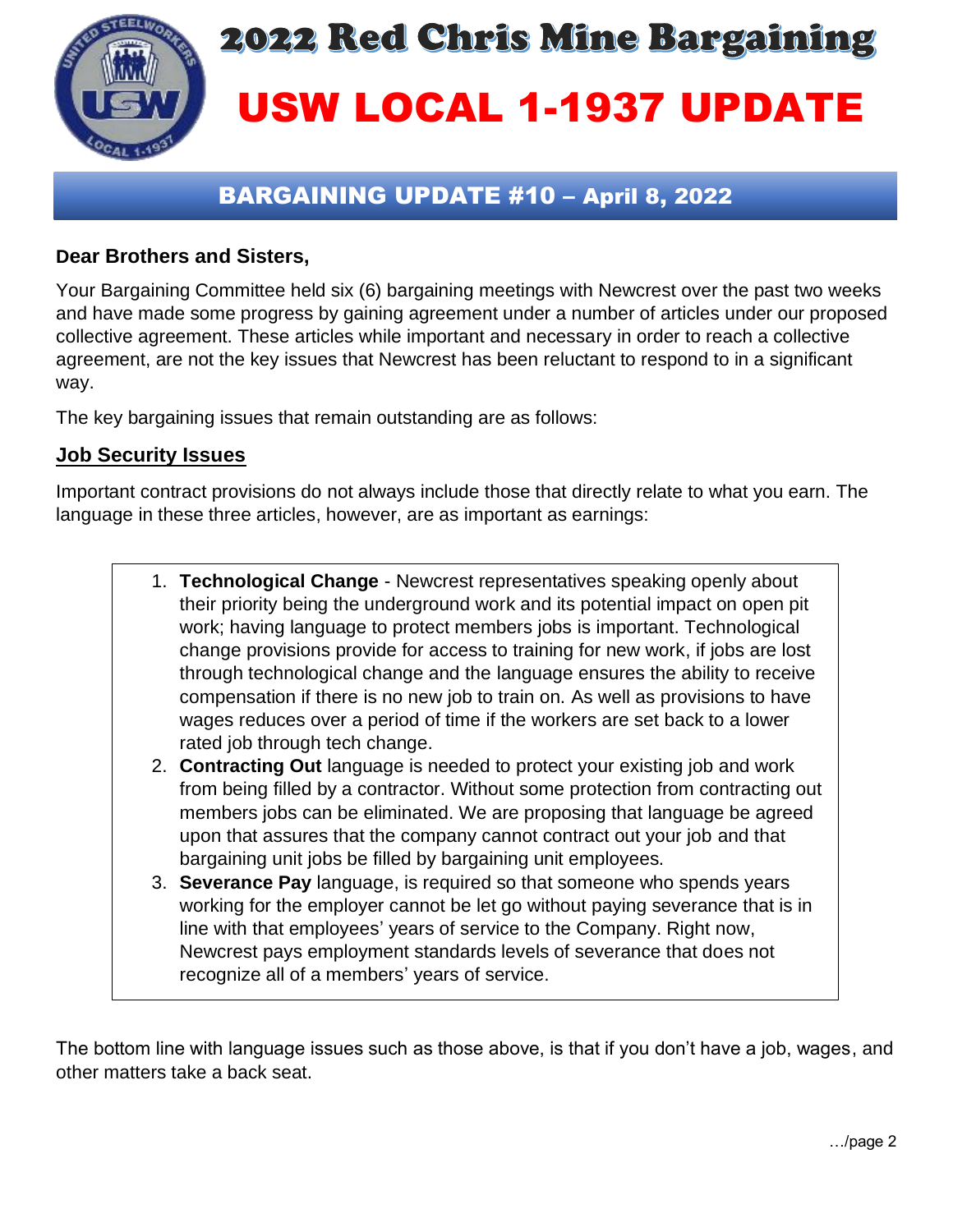#### **Wages, Premiums, RRSP, Benefits, Vacation Pay and Stat Holidays**

Newcrest, as noted in the previous bargaining update is taking the position that the operation is not profitable because they are spending money investing in the operation. They know that this is just smoke and mirrors and we all know that to make money you have to spend money and that also includes properly compensating your workforce. Losing workers to other sites that pay the industry standards is becoming all the more common at Red Chris.

Newcrest's response to your Wage, Premiums, RRSP, Benefits, Vacation Pay, and Statutory Holiday proposals have been so low, that we advised that they should be embarrassed to even propose them. Noted below is Newcrest vs USW proposals:

**Wages:** (3.5% over 5 years - no retroactive) vs (14.5% over 2 years & retroactive)

**Premiums:** (no increases) vs (adding a \$2 night shift premium and improving many other premiums)

**Tool Allowances:** (no in monthly premium) vs (having a \$1.50 per hour tool allowance and tools replaced when broken or lost)

**RRSP:** (.25% increase in company contribution) vs (adding a 1% increase and the option of not locking in funds)

**Benefits:** (no benefit increases) vs (improvements to a wide range of benefits)

**Vacations and Statutory Holidays:** After rejecting our proposal to add Truth and Reconciliation Day to the list of paid stat holidays Newcrest later proposed to add Truth and Reconciliation Day only if the crew reduce the triple time and one-half they are paid for working on a stat to double time. This was rejected immediately. Newcrest is offering no change in vacation pay vs the USW is seeking vacation pay improvements and adding one stat and two floating stat holidays.

**Camp Conditions**: Newcrest offers no Camp Condition improvements vs the USW has proposed a number of improvements including: New Camp or additions to the camp and have to include jack and jill or private bathrooms; more frequent room cleaning; mini fridges installed in rooms; open WIFI; better lunch options.

**By all of their responses, Newcrest is clearly signalling that they do not want to bring their employees up to industry standards or agree to job security measures. This is from a Company that has told its crew that they want to be the best and industry leaders. If their no advancement approach continues, they may face further labour shortages as employees move to the oil sands and other industries to earn higher wages and better working conditions. Compensating workers fairly can prevent that attrition, but it takes both parties to be realistic in their approach.**

**Rest assured that the USW Bargaining Committee will do its best to negotiate a fair agreement for all members through direct bargaining with Newcrest and a ratification vote amongst USW members or by having the issue determined through a binding mediated process at BC Labour Relations Board, the terms of which would be uncertain for both parties.**